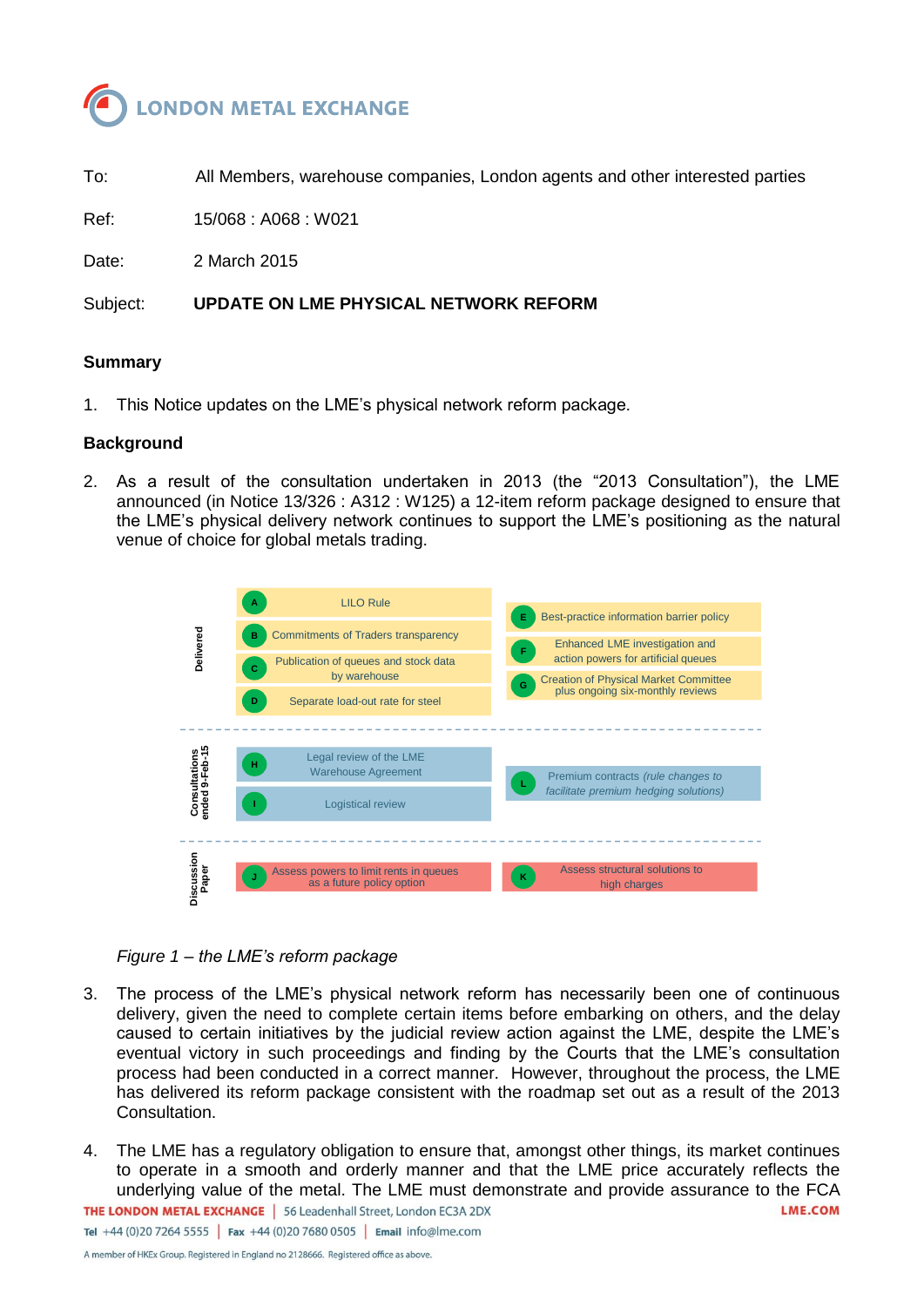

on an ongoing basis that it has arrangements in place to ensure that its warehousing arrangements operate in a way that enables the LME to continue to satisfy its regulatory obligations. Throughout the reform process, the LME has been consistent to its stated aim, namely to reduce existing queues in the LME network, and to prevent the occurrence of new queues. The LME is clear that the effect of queues is to cause the LME price to trade at a discount to the "all-in" price of metal, which is observed by the market as a premium to the LME price. The impact of this premium is to reduce the efficiency of price discovery and hedging on the LME.

5. The LME fully accepts that its reform process has resulted in greater regulatory requirements for market participants in general, and warehouse operators in particular. However, the LME views this as being consistent with its regulatory responsibilities to the global metals market – in particular, to combat potentially abusive practices and to ensure the orderly functioning of its market. The LME is grateful to warehouse operators and others for their constructive and cooperative engagement on these topics.

# **Delivered items**

l

- *A. The Linked Load-In / Load-Out ("LILO") Rule*
- 6. Following a delay caused by judicial review proceedings, the LILO Rule came fully into effect on 1 February 2015. The effect of LILO is to cause warehouses with queues to load out more than they load in, which will cause stocks – and eventually queues – to fall. Key dates in respect of LILO are as follows:
	- The Preliminary Calculation Period, during which warehouses with queues were incentivised to keep their load-in and load-out in-balance, ran between 1 July 2013 and 31 January 2015. The LME is pleased to note that all queued warehouses demonstrated net load-out during this period, which stopped stocks from growing



*Figure 2 – net load-in / load-out for warehouses with queues on 1 July 2013<sup>1</sup>*

 $1$  Comparator Period is a period of the same duration as the Preliminary Calculation Period (19 months) ending on the business day before the Preliminary Calculation Period begins.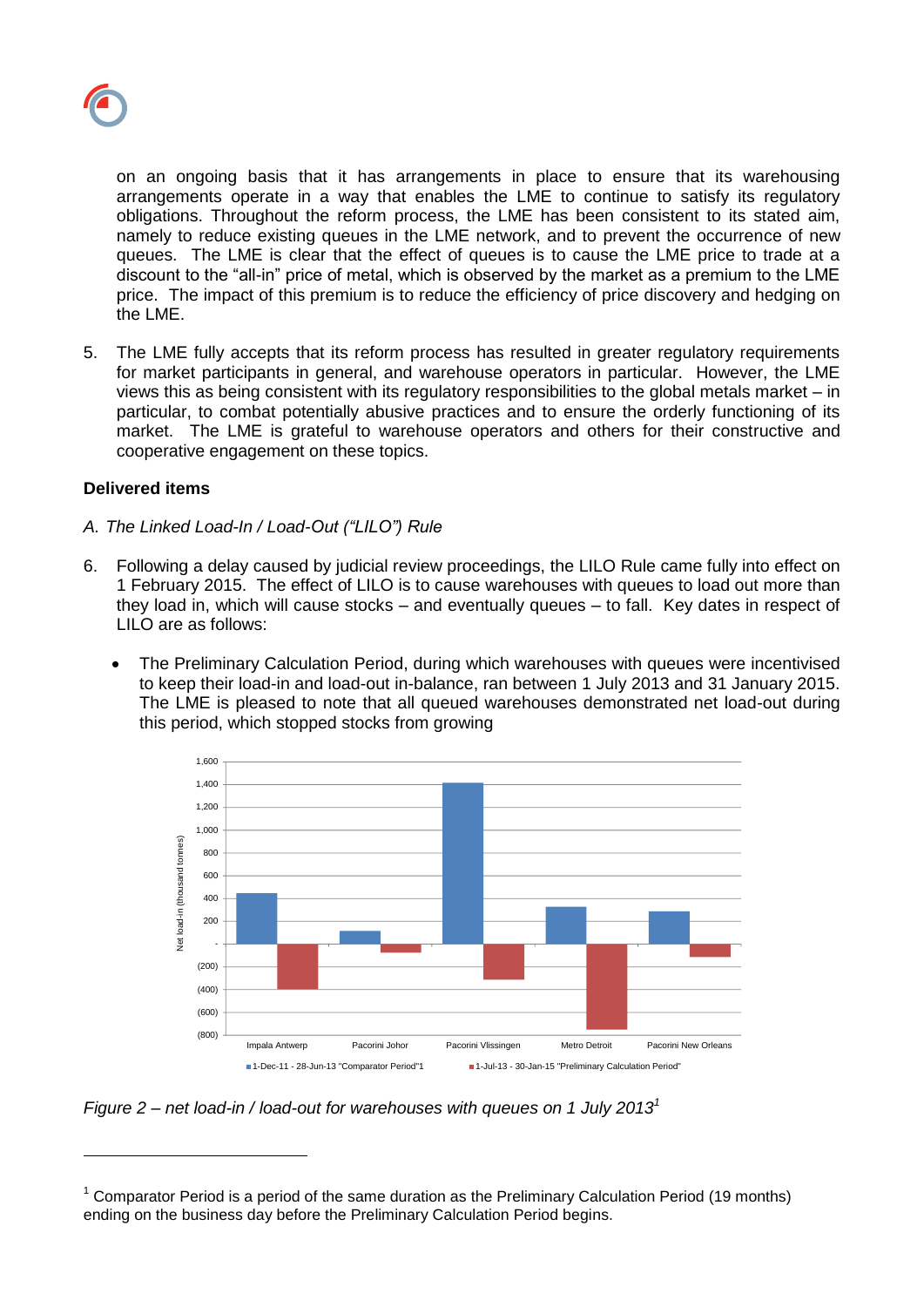

- The First Calculation Period runs between 1 February 2015 and 30 April 2015. Following a one-month scheduled adjustment period, the First Discharge Period will run between 1 June 2015 and 31 August 2015. Once the First Discharge Period has commenced, affected warehouses will be required to load out more than they loaded in, until their queues have fallen below 50 days
- 7. The consequent impact on queues at affected LME warehouses can be clearly seen, with queues having fallen away at 3 of the 5 affected warehouses<sup>2</sup>, and queues have stabilised  $$ and are now falling – at the remaining two warehouses. The rate at which the these queues would be expected to fall is driven by LILO, although will also be impacted by (i) whether warehouse operators continue to load in<sup>3</sup>, and (ii) the cancellation behaviour of warrantholders. However, the LME believes that the market appreciates the certainty provided by LILO as to the fact that queues will, over time, reduce.



*Figure 3 – development of queues at LME warehouses<sup>4</sup>*

8. Certain market commentators have suggested that the LILO Rule is no longer required, and have taken the view that improving macroeconomic conditions are primarily responsible for the change in warehouse behaviour and queue development. The LME does not seek to minimise the impact of economic factors – however, it is clear from Figure 4 that the announcement of the LILO Consultation on 1 July 2013 caused an immediate and significant change in the behaviour of warehouses with queues. Additionally, Figure 5 shows the significant behavioural divergence between queued and non-queued warehouses during 2014, from which it can clearly be seen that those warehouses subject to LILO loaded out a far greater multiple of their load-in than the LME warehousing market as a whole. Accordingly, the LME is confident in stating that the effect of LILO is to reduce stocks, and hence queues, at warehouses with queues.

l

 $2$  An "operational queue" has emerged at Pacorini New Orleans due to a zinc cancellation, but this is not expected to grow to become a "structural" queue.

<sup>3</sup> Although LILO requires affected warehouses to load out more than they load in, the size of the net load-out will be greater if warehouses cease load-in altogether.

<sup>4</sup> Data as of 31-Jan-15.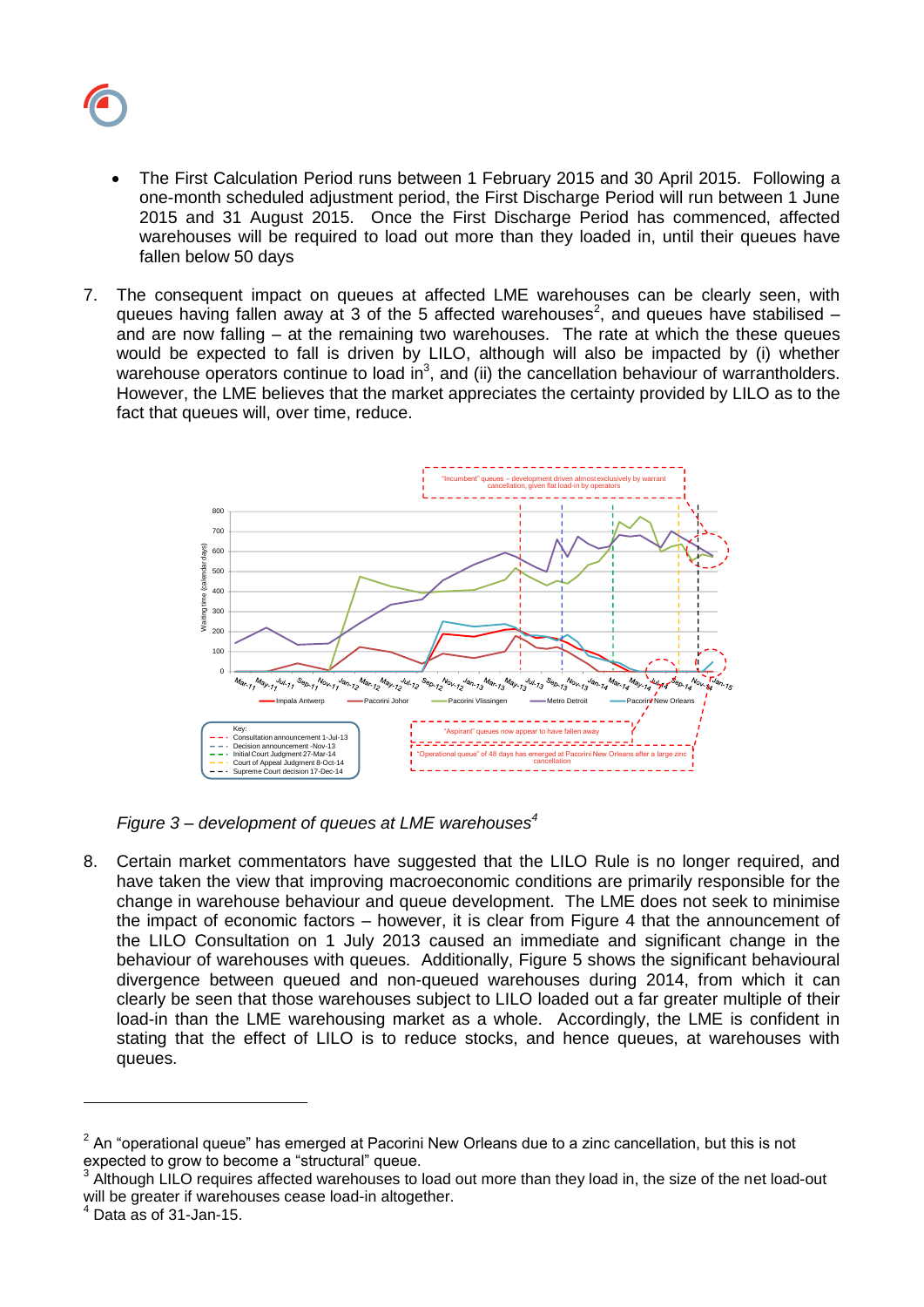

l



*Figure 4 – behaviour of affected warehouses in 2013<sup>5</sup>*

|                               | <b>METRO DETROIT /</b><br><b>PACORINI</b><br><b>VLISSINGEN</b> | <b>ALL OTHER LME</b><br><b>LISTED WAREHOUSES</b> | <b>TOTAL</b>  |
|-------------------------------|----------------------------------------------------------------|--------------------------------------------------|---------------|
| <b>GROSS LOAD-IN</b><br>2014  | 541 ktonnes                                                    | 1,338 ktonnes                                    | 1,879 ktonnes |
| <b>GROSS LOAD-OUT</b><br>2014 | 1,711 ktonnes                                                  | 1,729 ktonnes                                    | 3,441 ktonnes |
| LOAD-OUT /<br><b>LOAD-IN</b>  | 3.2x                                                           | 1.3x                                             | 1.8x          |

*Figure 5 – queued vs. non-queued warehouse behaviour in 2014<sup>5</sup>*

9. However, the LME notes comments from stakeholders that – particularly given the delay to the introduction of LILO caused by judicial review proceedings – the rate at which queues are expected to fall under LILO is unlikely to be sufficiently rapid. Indeed, the persistence of queues may affect the LME's assurance to the FCA that its warehousing arrangements are operating in a way that enables it to satisfy its regulatory obligations. Accordingly, the LME proposes to increase the rate at which queues are expected to fall by adjusting the "decay

 $<sup>5</sup>$  2013 analysis on basis of affected warehouses as at 1-Jul-13; 2014 analysis on basis of affected</sup> warehouses as at 31-Dec-14.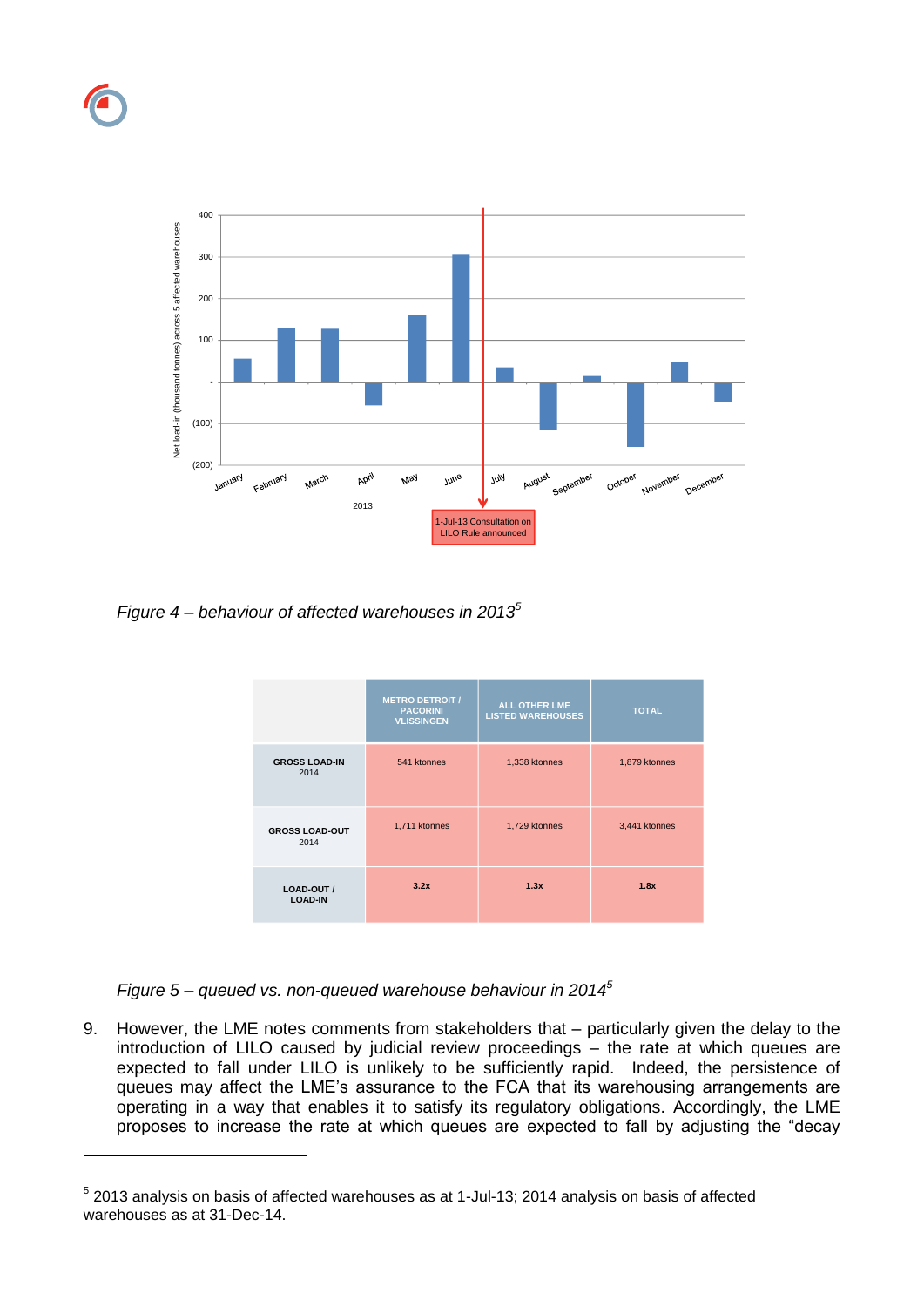

l

factor" under LILO from 0.5x to 1.0x. In simple terms<sup>6</sup>, a decay factor of 0.5x requires LILO to be in effect for two days to remove one day of queues, whereas a decay factor of 1.0x requires LILO to be in effect for one day to remove one day of queues. Accordingly, with other factors being equal, the effect of this change will be to cause queues to fall twice as quickly (provided affected warehouses continue to load in metal).

- 10. The LME specifically envisaged the use of the decay factor as a policy lever, and the LILO Rule gives the LME the power to adjust the decay factor in order to enhance the orderly functioning of the market – and, given the views of the market, the LME believes it appropriate to now utilise this power. Accordingly, the LME is today proposing this course of action by way of a consultation (Notice 15/071 : A070 : W024).
- *B. Commitments of Traders ("CoT") transparency*
- 11. The CoT Report was first published on 5 August 2014 (one report for each day of the previous week Monday 28 July – Friday 1 August 2014), and has since been freely provided to the market on a weekly basis on LME.com. The data is also redistributed by a number of market data vendors.
- 12. The LME understands that certain market participants wish to see further information published as part of the CoT Report, including a more granular classification of market users, and also data in respect of trading volumes (in addition to the current open interest data).
- 13. The format of the LME CoT Report was designed to match that of other exchanges (in particular, the format prescribed by the CFTC in respect of the exchanges which it regulates, and which has also been adopted by other European exchanges). The LME would note that any expansion of the set of published data involves a technical cost to the Exchange, and possibly also to Members if further classification work is required. Furthermore, the LME would need to be satisfied that the publication of a broader set of data did not confer an unfair trading advantage on those more sophisticated market participants capable of automatically analysing such data immediately after publication, and constructing trading strategies on the basis of such analysis.
- 14. Notwithstanding the above, where feasible from a technical and regulatory perspective, the LME is willing to work with the market to optimise its reporting, including in respect of the CoT Report. However, any such decision would need to be made on the basis of a consensus market perspective, rather than the views of any individual participant. Accordingly, the LME believes that the Physical Market Committee represents the best forum for the consideration of the merits of further information publication.
- 15. This issue has already been considered by the Physical Market Committee at its October meeting, and it was proposed and agreed that Committee members would provide feedback to the Executive ahead of a more detailed discussion at the meeting to be held on 19 March 2015 As such, this item is on the Committee's March agenda – and, in particular, to give those market participants who support broader publication the opportunity to advocate their position. The LME will update the market on the result of such discussions.
- 16. The LME notes that the classification of market participants for the purposes of the CoT Report is the responsibility of Members, and necessarily involves a degree of subjective judgment.

 $^6$  In particular, considering a warehouse which continues to load in metal at a rate equal to its pre-LILO loadout requirements.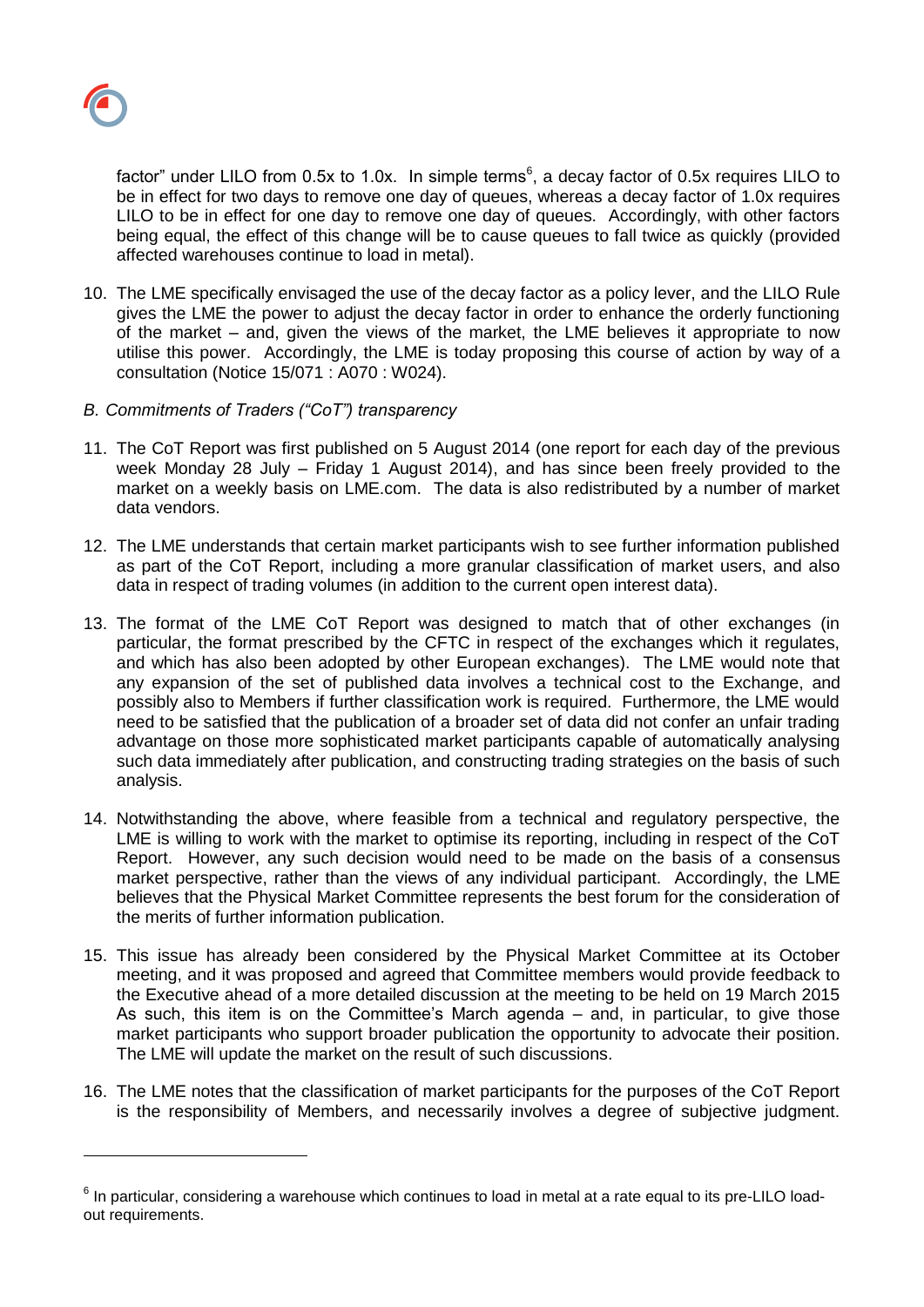

l

The LME continues to work with Members to ensure the quality and consistency of such classifications remain high.

- *C. Publication of queues and stocks data by warehouse*
- 17. This information was first published on 12 May 2014 (for April 2014 data), and has since been provided to the market on a monthly basis. The LME understands that this data is extremely useful to market participants.
- 18. In order to enhance distribution of the data, the LME is providing permission to data vendors to include this information in their LME data packages. For the avoidance of doubt, the information will continue to be freely available on LME.com.
- *D. Separate load-out rate for steel*
- 19. Following the introduction of a separate load-out rate for steel billet on 1 April 2014, and the LME's re-regionalisation of the contract to Europe, the LME's physically-settled steel billet contract continues to demonstrate strong price convergence.
- 20. Following discussion with industry, the LME has announced its intention to launch a suite of cash-settled steel products, starting with European rebar and scrap. In order to enhance connectivity testing efficiencies for market participants, these will be launched in parallel with the LME's premium hedging contracts, on 26 October 2015<sup>7</sup>.
- 21. The LME is engaging with market participants to discuss details of the contracts, including the selection of the market's preferred index provider, the LME's proposed market-making programmes, and volume trader discounts. Any interested market participants are requested to contact Marko Kusigerski [\(marko.kusigerski@lme.com](mailto:marko.kusigerski@lme.com) / +44 20 7423 5985) for further information.
- *E. Best-practice information barrier policy*
- 22. In Notice 14/202 : A195 : W098, the LME implemented an amended policy regarding the information barriers required between warehouse companies and trading companies in the same group, following a review by external counsel. The LME continues to take the view (as supported by the conclusions of the external review) that its information barriers provide bestpractice protection against information leakage between warehouse operators and trading companies within the same group.
- 23. The LME would note that there may exist economic benefits to trading companies owning warehouse operators, including the ability for the trading company to finance metal held in the warehouse, and the ability for the warehouse operator to provide discounted storage for the trading company or its clients. However, these follow naturally from a group structure, and the LME does not believe that it has the power to ban trading companies from owning warehouse operators. Accordingly, the LME's focus is on the maintenance of best-practice information barriers, which is achieved via its current policies.

 $^7$  This date remains subject to required regulatory approval for both LME and LME Clear.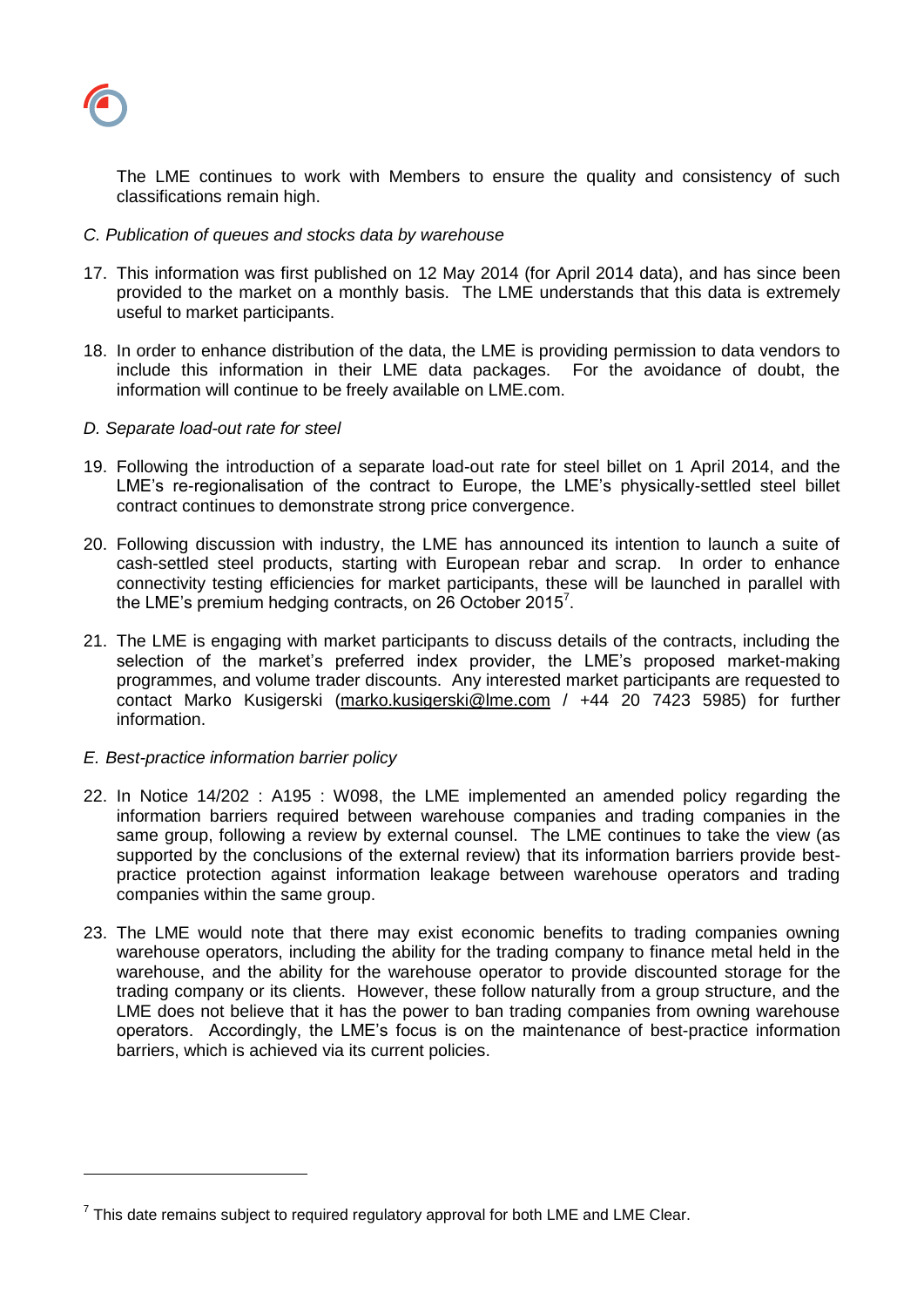

# *F. Enhanced LME investigation and action powers for artificial queues*

- 24. As of 1 April 2014, the LME has had specific power to take action against the payment of incentives by warehouses which are designed to create or maintain queues. The LME actively monitors the development of existing queues, and potential emergence of new queues, and the LME's Special Committee is provided with a regular update on this topic. To date, the Special Committee has not proposed taking action, but the LME believes that the existence of this power has contributed materially to the change in load-in behaviour at queued warehouses as set out above, and the Special Committee continues to monitor this on an ongoing basis.
- *G. Creation of the Physical Market Committee plus ongoing six-monthly reviews*
- 25. The Physical Market Committee continues to meet quarterly, and represents a valuable forum for the consideration of issues in respect of the physical network. In particular, the LME is requesting the Committee to consider at its March meeting a number of important topics, including potential extensions to the CoT Report, the possibility of "staging areas" in LME warehouses, the publication of capacity information by warehouse or location, and the continued effectiveness of the LME's lending guidance. Where appropriate, these issues are also considered by the Warehousing Committee.
- 26. The LME views warehouse operators as a core element of its physical market infrastructure. Accordingly, and following consultation with the Chairman of the Physical Market Committee, the LME is inviting the Warehousing Committee to nominate a representative to the Physical Market Committee. The Warehousing Committee will be asked to discuss the most effective form of representation and, provided acceptable to the Chairman of the Physical Market Committee, the Warehousing Committee representative will be appointed to the Physical Market Committee by the LME. The LME expects that this will further strengthen the links between these two important committees.
- 27. In addition, the LME is pleased to announce that Fabian Somerville-Cotton, Chairman of the Warehousing Committee, has accepted a place on the User Committee. The LME believes this will provide another conduit for the views and concerns of warehouse operators to be raised within the LME's governance structure.
- 28. The LME additionally committed to consider the operation of LILO on a six-monthly basis. Given delays in implementation, the first such review will take place on or around 1 August 2015 (six months following the introduction of LILO).

## **Consultation outcomes announced today**

## *H. Legal review of the LME Warehouse Agreement*

- 29. Notice 15/069 : W022, published today, sets out the LME's decisions following the market consultation on proposed changes to the LME's Warehouse Agreement. These proposed changes follow a review of the Agreement by external counsel, with the aim of ensuring that the LME holds all of the powers necessary to investigate and take action against abusive market behaviour.
- 30. Significant discussion took place in the consultation in respect of incentives, i.e. sums paid by warehouse operators to metal owners with the aim of attracting metal into warehouses. The LME has always taken the view that incentives which are abusive are not acceptable, and will require warehouses to report incentives to the LME, so that such activity can be more effectively monitored. The LME believes this is crucial in order to ensure an orderly market.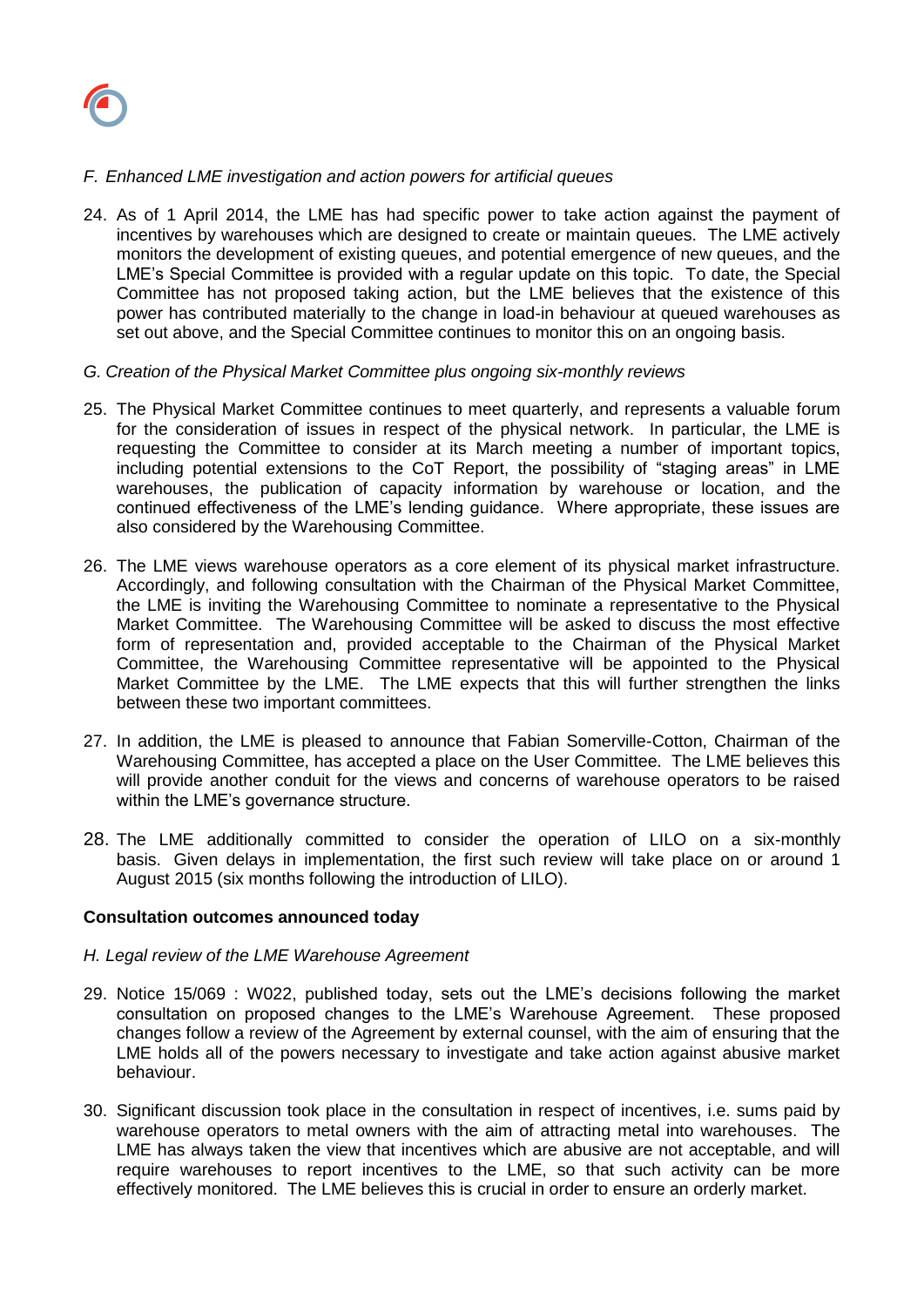

- 31. In response to consultation feedback from warehouse companies, the LME is today describing the types of incentives which it believes are paid in the market, and explaining its views on each. Furthermore, while the LME will require warehouses to report the incentives paid to metal owners, this reporting will be conducted on an anonymous basis, to protect the identity of underlying clients.
- 32. The LME has also clarified that it is not proposing to publish off-warrant stocks in LME warehouses – rather, it is merely clarifying its power to have access (on a confidential basis) to this type of information if necessary to conduct an investigation. As a general point, the LME does not believe that the publication of "off-warrant" or "eligible" stocks is useful for the market, given that a metal owner wishing to avoid publication of stocks always has the option of storing metal in a non-Exchange registered shed, with the metal able to be moved to the Exchangeregistered shed and warranted at very short notice.
- *I. Logistical Review*
- 33. Notice 15/070 : A069 : W023, published today, sets out the LME's decisions following the market consultation on proposed changes to the LME's policies in respect of its physical network. These proposed changes follow the production of a report by external management consultants Oliver Wyman, and broadly codify the proposals made in that report, taking into account comments received in the consultation.
- 34. In general, the LME's proposed changes were well-received by the market, and were seen as helpful clarifications and developments of the LME's logistical network procedures.
- 35. The key point of discussion in the consultation was in respect of the LME's proposed definition of "load-out". The market will be aware of allegations of "merry-go-round" trades, whereby metal is loaded-out of LME storage and immediately loaded back in to the same facility, with the aim of offsetting load-out requirements. In order to ensure this behaviour does not take place, the LME is proposing that – in order to qualify as "load-out" – metal must be shipped either to different control in the same LME location (a different warehouse operator, or for consumption), or it must leave the LME location. The LME thinks this will remove, or at least considerably dilute, the attraction of "merry-go-round" transactions.
- 36. In general, the market is supportive of this approach. However, some warehouses and metal owners have stated that – after loading-out metal at an LME warehouse – they would like to be able to use non-LME storage at the same warehouse, which would not be allowed under the rules as currently formulated. The LME believes that this service should be able to be offered provided that it can be proven that the metal does subsequently leave the warehouse, and hence that "merry-go-round" transactions cannot take place. Accordingly, the LME will work with its Warehousing and Physical Market Committees to try to draft rules acceptable to all market participants in this specific respect. However, the LME restates its overriding position that any potentially abusive metal transfers must not be permitted.
- 37. The LME also confirms that it will proceed with a separate load-out rate for Aluminium Alloy and NASAAC. This is consistent with the Exchange's recommitment to these contracts, given their importance particularly for the die-casting and automotive industries. The LME expects that the separate load-out rate will ensure better price convergence for these contracts, and forms part of a suite of initiatives which the LME will undertake in 2015 to enhance usage of the contracts.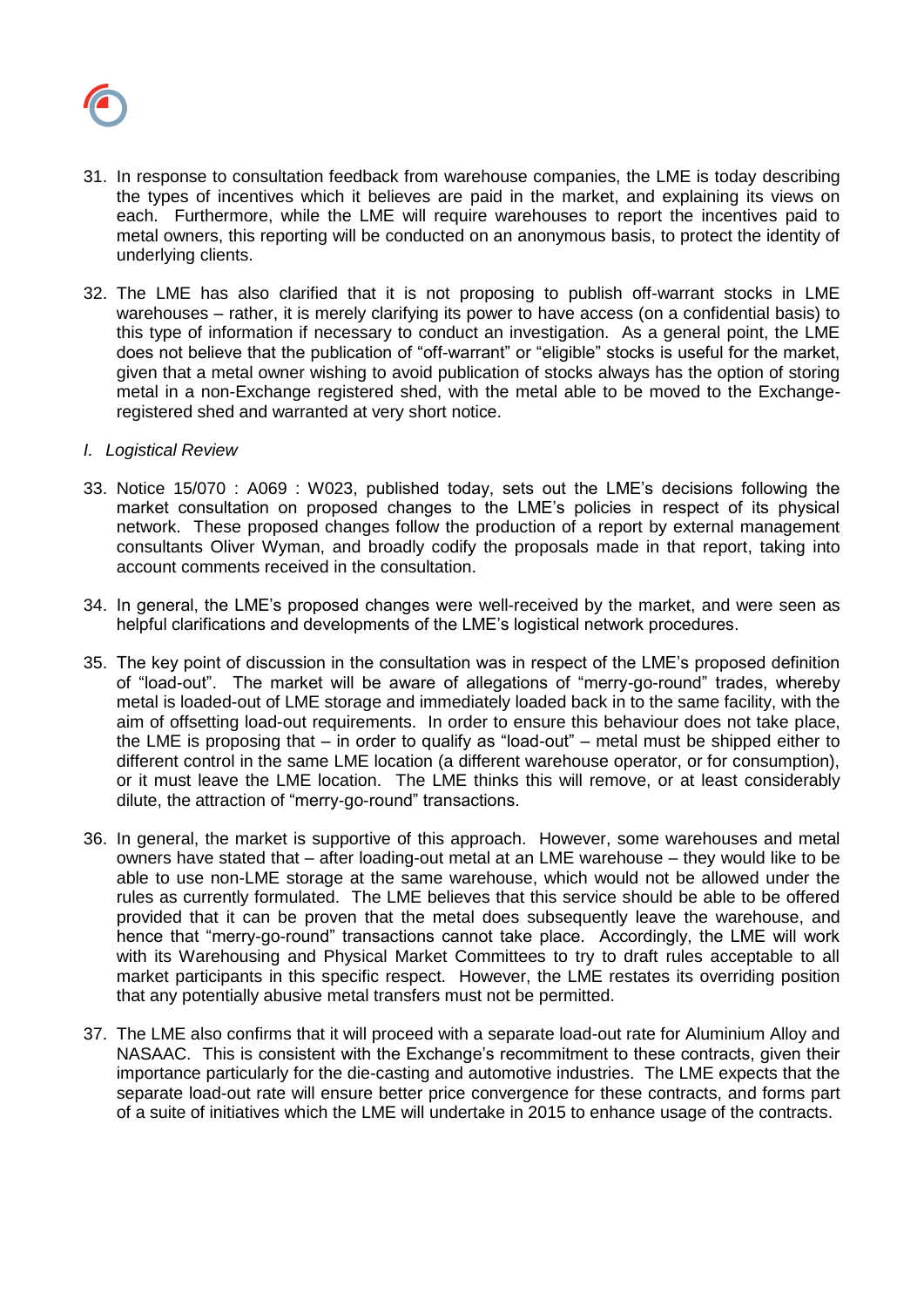

# **Remaining items**

- *J/K. Assess powers to limit rents in queues as a future policy option and assess structural solutions to high charges*
- 38. A number of market participants have requested that the LME assess the possibility of (i) capping or banning rents in queues, and (ii) capping the daily level of rent and the level of FoT. The LME committed to discussing this with the market as a result of its 2013 consultation, but was restricted from communicating with the market until the conclusion of the judicial review proceedings. To avoid having too many market consultation and discussion exercises running in parallel, the LME has also waited until the warehouse agreement and logistical review consultations were complete.
- 39. The LME is therefore today (in Notice 15/072 : A071 : W025) releasing a discussion paper, which contains the LME's views on Queue Based Rent Capping ("QBRC") and Charge Capping ("CC"), including the LME's analysis in respect of potential competition law concerns.
- 40. Since 2013, a number of other potential "structural" solutions to the issue of queues have been proposed to the LME. In the interests of transparency, the LME has included other items in the discussion paper. The proposals are divided into three categories, namely (i) proposals which would reduce existing queues and/or the impact of existing queues, (ii) proposals which would disincentivise the growth of future queues, and (iii) proposals which would cap charges.
- 41. All of the proposals in the discussion paper have both positives and negatives for the LME and its market. In particular, certain of the proposals could be legally challenged by a market participant, regardless of the merits of such action, with the intention of delaying or avoiding the introduction of such a measure, and this could create material market uncertainty over a significant period, with consequent difficulties for users of the LME's market. For this reason, the LME is initiating a comprehensive discussion with the market to understand whether the benefits of the various proposals outweigh their disadvantages. Following the discussion process, the LME will consult further as appropriate.
- *L. Premium contracts*
- 42. Following extensive market engagement, the LME has fully specified both the premium contract structure, and the LME warehousing rules supporting such contracts. These were made public in Notice 14/318 : A310 : W148, and the warehousing rule changes have today been confirmed by the LME.
- 43. As with any contract, it is important that the behaviour of the regional aluminium premiums is orderly and well-understood by the market. As previously stated, the LME views the discount of the LME price to the "all-in" price of aluminium (observed by the market as the "premium") as being driven by a combination of warehouse queues and non-queue-based factors (primarily regional supply and demand dynamics). The LME believes that both of these items are wellunderstood by the market – and, in particular, that the expected development of queues (and hence their impact on the observed premium) under LILO (including the effect of the proposed increase in decay factor) can be modelled and understood by those choosing to trade premiums via the new contracts.
- 44. However, the LME notes that certain of the approaches laid out in the discussion paper could, if implemented, have the effect of materially altering the structure of aluminium pricing. For example, if the LME did pursue an approach of capping or banning rents in queues, this could be expected to reduce the discount at which the LME price traded relative to the "all-in" price,